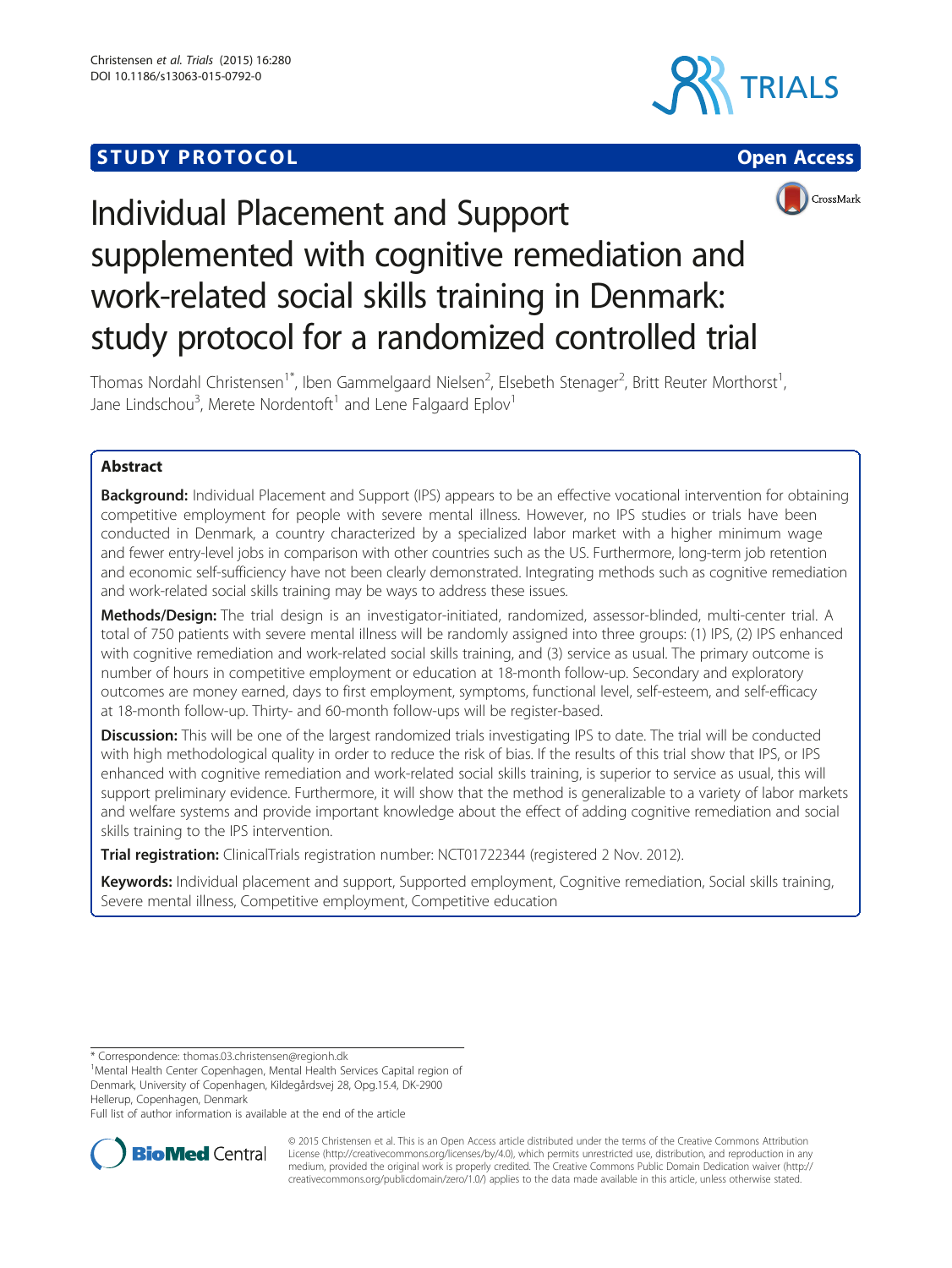## Background

People with severe mental illnesses, defined as psychotic disorders, bipolar disorders, or major depression, identify employment or education as a key component to their recovery process, and approximately 65 % endorse employment as a goal [[1](#page-8-0)–[3](#page-8-0)]. However, employment seems to be a challenge in this population in which previous research has estimated a global unemployment rate of up to 90 %, which results in both personal and socioeconomic costs [\[4](#page-8-0), [5\]](#page-8-0).

Conventional vocational rehabilitation programs meet these challenges by employing a "train and place" approach, emphasizing prevocational training such as sheltered employment or trainee placements [\[1\]](#page-8-0). This approach remains the most widespread but has been shown to have very poor effects on competitive employment as well as low rates of client retention [\[6, 7\]](#page-8-0).

In contrast, Individual Placement and Support (IPS) follows a "place and train" philosophy, which consists of an individualized and rapid search for competitive employment or education, avoiding prolonged prevocational training and preparation [[8](#page-8-0)–[10](#page-8-0)]. The intervention is integrated within the mental health services with emphasis on client preferences and choice regarding jobs and includes ongoing job support and benefit counseling [[8](#page-8-0)–[10](#page-8-0)].

The effects of the IPS intervention have been investigated in a number of randomized clinical trials, and reviews of these trials suggest that IPS is superior to other types of vocational rehabilitation programs in regard to obtaining competitive employment [\[6](#page-8-0)–[9](#page-8-0)]. A review including 15 high-fidelity IPS trials shows an average employment rate among the IPS participants of 58.9 % compared with 23.2 % for control participants [\[7](#page-8-0)]. All of the control groups consisted of either treatment as usual, typically referral to the state vocational system, or well-established alternative vocational models [[7\]](#page-8-0). Outcomes related to wages earned and hours worked were also found to be superior among those receiving the IPS intervention [[7\]](#page-8-0). Previous research has not found that IPS leads to increased stress, exacerbation of symptoms, or other harmful clinical outcomes [\[8](#page-8-0), [10](#page-8-0)]. The results of a recent Cochrane systematic review investigating IPS-supported employment for adults with severe mental illness additionally suggest that, compared with other vocational approaches, IPS is effective in improving a number of vocational outcomes relevant to people with severe mental illness [[11](#page-8-0)]. However, the authors conclude that evidence from the included randomized trials was of "very low quality" mainly due to a high risk of bias (i.e., not describing allocation concealment). Furthermore, the meta-analysis excluded a majority of previous trials because of skewed data and populations of fewer than 200 people [\[11](#page-8-0)].

Moreover, it has been suggested that long-term job retention and economic self-sufficiency could be further improved by adding cognitive remediation and workrelated social skills training to the intervention [[10](#page-8-0), [11](#page-8-0)]. Impairment in these functions is frequent among persons receiving IPS services and is known to be related to employment outcomes in persons with severe mental illness [[12](#page-8-0)–[14](#page-8-0)]. Two small-scale trials have found improved effects when the intervention was enhanced with either cognitive remediation or work-related social skills training [[13, 15](#page-8-0)–[17](#page-8-0)].

Randomized clinical trials of IPS have been conducted in different socioeconomic and cultural contexts with different results. A review found that four of five trials with the lowest employment rates were non-US trials [[7\]](#page-8-0). Furthermore, a randomized trial from the UK investigating IPS compared with service as usual did not show significant vocational effects [\[18](#page-8-0)]. The authors suggest that implementation of IPS in labor markets and economies where economic disincentives may lead to lower levels of motivation can be challenging [\[18\]](#page-8-0). Until now, IPS trials have not been conducted in Denmark, where barriers to implementation and replication of previous international findings may exist. Firstly, Denmark is characterized by complex employment legislation and a highly specialized labor market with a high minimum wage and few entry-level jobs, which could impact both the implementation of IPS and potential effect sizes. Secondly, the social security system is generous compared with those of other countries, and this may be a perceived or real financial disincentive for returning to competitive employment and hence influence motivation levels [\[18, 19\]](#page-8-0).

Thus, it is crucial to investigate whether IPS can be implemented in Denmark, and a large-scale trial with low risk of bias and a long follow-up period is needed. The present trial will be the largest randomized clinical trial to date to investigate the effects of IPS and IPS enhanced with cognitive remediation and work-related social skills training. The primary outcome is number of hours in competitive employment or education at 18-month follow-up.

## Methods/Design

#### Trial design

The trial is designed as an investigator-initiated, randomized, three-arm, assessor-blinded, multi-center trial. A total of 750 patients with severe mental illness will be randomly assigned into (1) IPS, (2) IPS enhanced with cognitive remediation and work-related social skills training, and (3) service as usual.

The primary hypothesis is that participants allocated to the IPS intervention group (group 1) will have significantly higher work or study rates at 18-month follow-up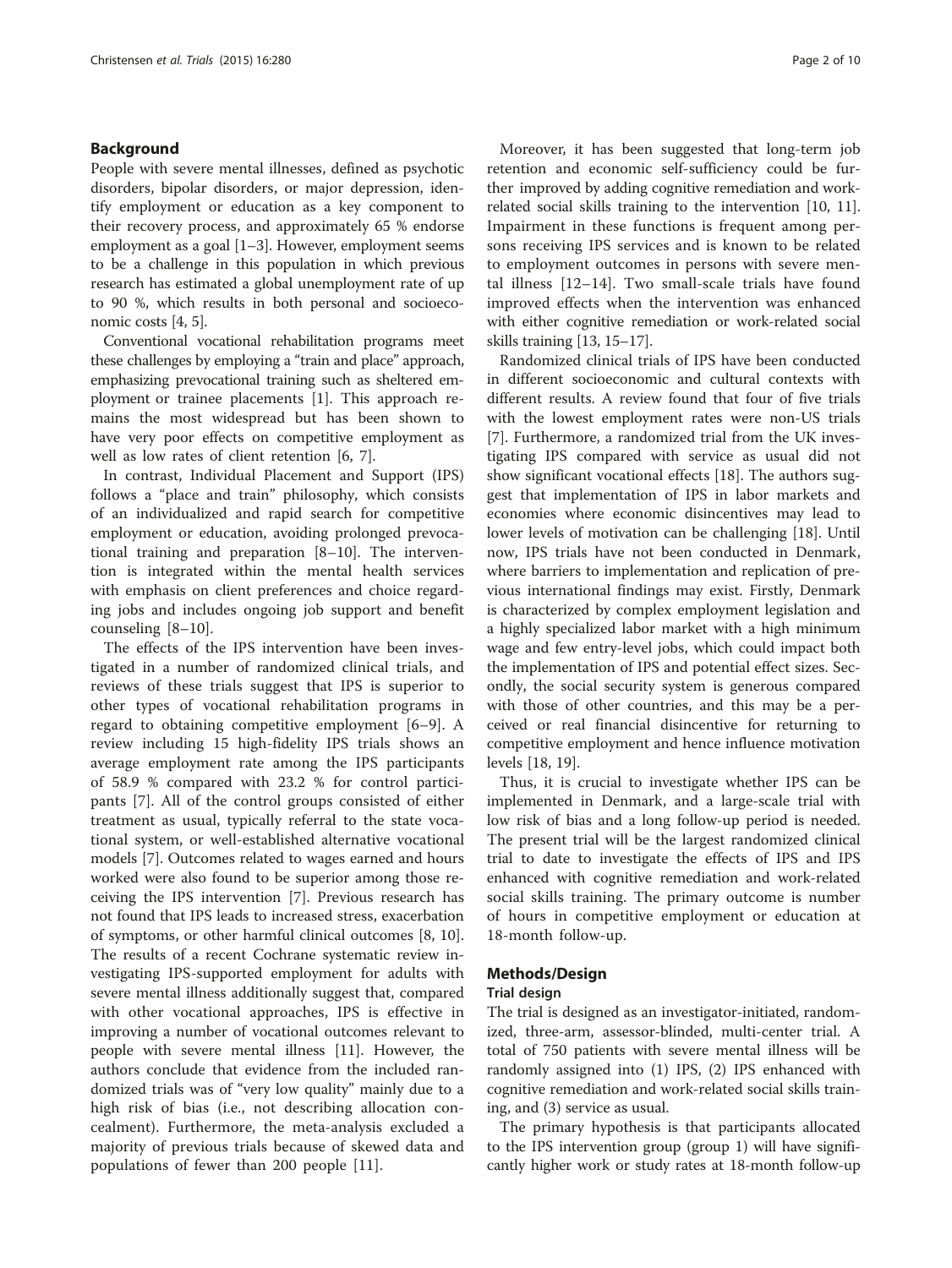<span id="page-2-0"></span>compared with participants allocated to service as usual (group 3). Furthermore, we assume that an enhancement of the IPS intervention with cognitive remediation and work-related social skills training (group 2) will increase the effects. To ensure high methodological quality, the trial is designed and reported according to the SPIRIT (Standard Protocol Items: Recommendations for Interventional Trials) Statement and the modified CONSORT (Consolidated Standards Of Reporting Trials) criteria for non-pharmacological trials [[20, 21\]](#page-8-0).

#### Recruitment and eligibility criteria

Eligible participants are adults (ages 18–67) diagnosed according to the International Classification of Diseases version 10 (ICD-10) with schizophrenia, schizotypal, or delusional disorders (F20–F29); or bipolar disorder (F31); or severe depression (F33). Participants must reside in one of two major Danish cities: Copenhagen (including the municipality of Frederiksberg) or Odense. They must be assigned to early intervention teams (OPUS teams) or community mental health services at Mental Health Center Copenhagen or the Department of Mental Health Odense-University Clinic. They must express a clear desire for competitive employment or education and provide verbal and written informed consent. Furthermore, participants must be able to speak and understand Danish well enough to participate without an interpreter, mainly in order to benefit from the group-based cognitive remediation therapy. A connection to vocational authorities with a formalized collaboration with the IPS teams is the foundation for the residence criterion. If this criterion leads to an insufficient number of patients, expansion of the geographic area of the trial will be considered. Participants who are interested in competitive employment or education are identified by case managers, who assess for eligibility and refer to the trial. To ensure that the participants meet the diagnostic criteria, they will be assessed by a trained and certified research assistant using the Schedules for Clinical Assessment in Neuropsychiatry (SCAN) diagnostic tool [\[22](#page-8-0)]. Informed consent will be obtained from each participant before assessment.

#### Randomization

After the assessment, a central web-based randomization will be performed by the Copenhagen Trial Unit [[23](#page-8-0)] according to a computer-generated allocation sequence with permuted blocks of varying sizes. The allocation sequence and varying block sizes will be concealed from the investigators. A research secretary will perform the allocation by logging on to a website by using a personal password. Previous research has shown an effect of sex and of work history on vocational outcomes [\[24](#page-8-0), [25](#page-8-0)]. Therefore, the allocation sequence will be stratified by sex and by work history (more or less than 2 months of competitive employment during the last 5 years). Furthermore, participants will be stratified by work readiness by using match categories, a tool used in Danish job centers [[26\]](#page-8-0). We will assess the likelihood that the participant is ready to apply for competitive employment and will be self-sufficient within 3 months (match 2 or 3). Finally, the participants will be stratified by site.

## The experimental interventions Group 1 – IPS

The first experimental intervention group will receive IPS and service as usual (see [Control group](#page-3-0) below). The details of the IPS intervention are described comprehensively in the IPS literature [[1, 27\]](#page-8-0) and are briefly outlined below with emphasis on the specific challenges and opportunities for implementation into a Danish context. The IPS intervention is based on eight key principles: (1) eligibility based on client choice, (2) focus on competitive employment or education, (3) integration of mental health and employment services, (4) attention to client preferences, (5) benefits counseling, (6) rapid job search, (7) systematic job development, and (8) individualized long-term job support [[1, 7](#page-8-0)]. Competitive employment is defined as part-time or full-time jobs that exist in the open labor market and that pay at least a minimum wage and are open to everyone, regardless of their disability status [[9\]](#page-8-0). Competitive education is defined as an education or training program that is related to an employment goal and not designed specifically for people with disabilities [\[27\]](#page-8-0).

Danish employment legislation provides opportunities for financial support when obtaining competitive employment. This could be subsidized employment that in most cases will be consistent with the definition of competitive employment, as it consists of jobs that pay at least the minimum wage and are open to everyone. For more information, see Table 1.

#### Table 1 Danish employment legislation

In Denmark, subsided employment at a private workplace is offered to long-term unemployed individuals with or without a disability. Working conditions are agreed upon between authorities and employers and are formalized in a contract. The employee in a private workplace will receive at least minimum wage. Maximum duration of a subsidized job is 1 year, although many will continue in regular employment without subsidy if agreed upon with the employer. Participants will also receive help finding a fleksjob if this is already granted at intake to the study. Fleksjob is also subsidized employment, but the subsidy is conditional on the employee's ability to work. The employee will receive at least minimum wage for the actual hours of work. The job exists on the open labor market.

Employment specialists in Copenhagen are employed by the vocational authorities in the municipality (job centres) but will still be integrated within the mental health services.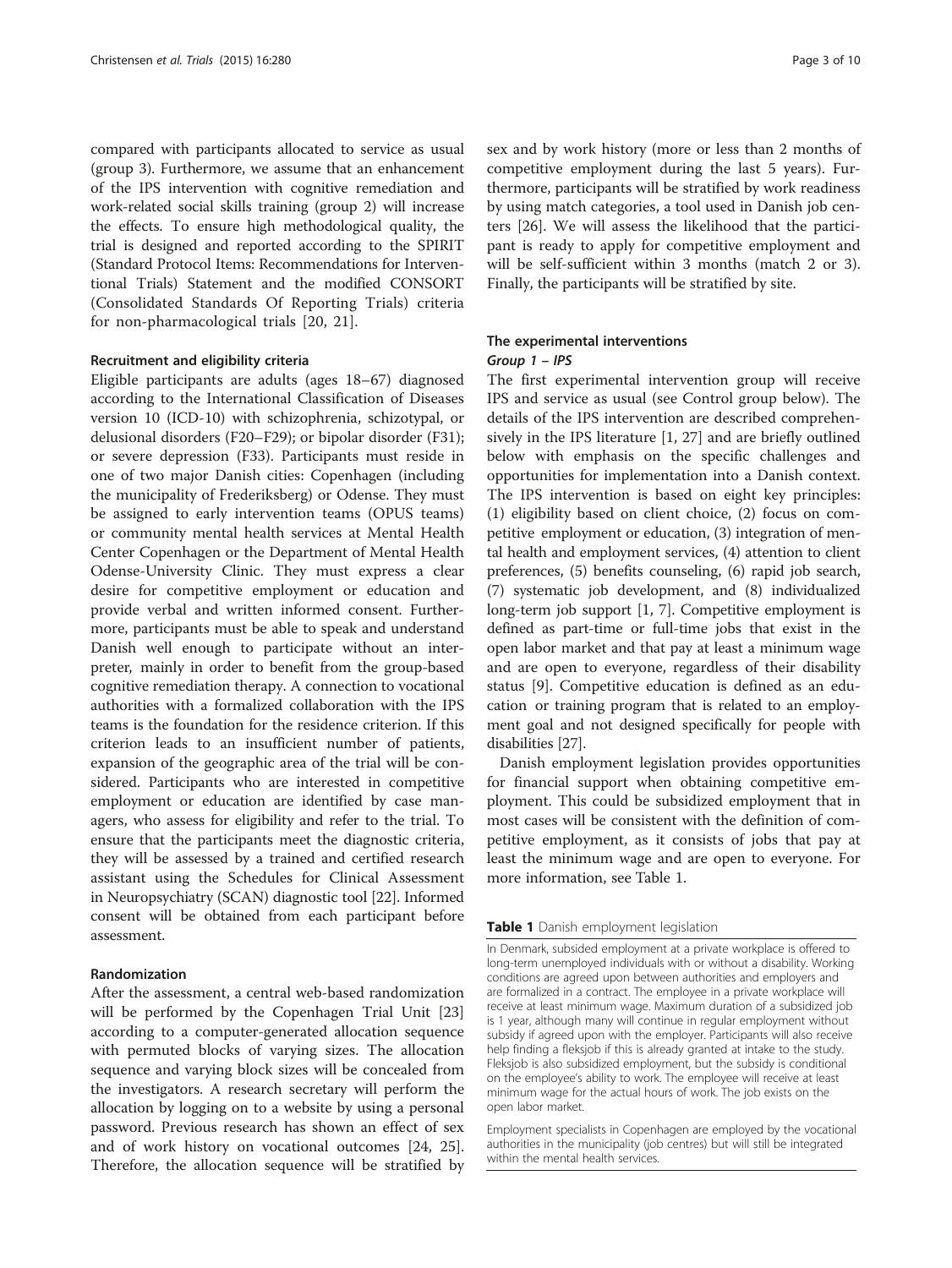<span id="page-3-0"></span>It is expected that many of the participants in the trial will have an aim or motivation to start or resume education. This is expected, firstly, because many of the participants will be young adults recruited from early intervention teams (OPUS) and, secondly, because the education system in Denmark is financed by the state or the municipalities without tuition fees and with the opportunity to receive financial support from the State Educational Grant and Loan Scheme (SU). These options give employment specialists greater opportunities to focus on education compared with previous IPS reports. Employment specialists are encouraged to closely follow the methods described in the updated and expanded IPS manual "Applying the individual placement and support (IPS) model to help clients compete in the workforce" [\[27](#page-8-0)]. The manual, including worksheets, is translated into Danish, and the two IPS teams will be trained in the method by an IPS expert, who will also offer tele-supervision throughout the trial period. The IPS employment specialists will be evaluated by trained external reviewers who will use the IPS fidelity scale to ensure high fidelity and adherence to evidence-based practice [[28](#page-8-0)]. The evaluation will take place 6 months after trial start and thereafter every sixth month until high fidelity is demonstrated. Subsequently, an annual evaluation will be performed.

# Group 2 – IPS enhanced with cognitive remediation and work-related social skills training

The second experimental intervention group will receive IPS (see [Group 1](#page-2-0) – IPS) enhanced with cognitive remediation and work-related social skills training and service as usual (see Control group below). The cognitive remediation is, with a few adjustments, based on previous research by McGurk et al. [[15](#page-8-0)] and uses an adapted version of the "Thinking skills for work" manual [\[13](#page-8-0), [15](#page-8-0)]. This is designed as an adjunct to IPS and is aimed at integrating cognitive rehabilitation with the ongoing provision of IPS services. The enhancement program consists of 24 group-based sessions of computer training using newly developed software (CIRCuiTS) and incorporates evidence-based training principles such as errorless learning and massed practice [[29](#page-8-0)]. The computer training provide practices across a broad range of cognitive functions hypothesized to be impaired in persons with severe mental illness, including attention, concentration, psychomotor speed, learning, memory, and executive functions. Each participant works through a so-called metacognitive journey consisting of 278 task instances divided into seven different stages. The participant receives ongoing feedback and is able to monitor their own scores, strategy use, progression in skills, and development or change in personal goals. In addition to receiving the computer training, participants are offered

12 sessions in coping strategies for dealing with cognitive challenges [[13\]](#page-8-0). These sessions are aimed at helping participants develop effective strategies for improving their cognitive skills or reducing the effects of cognitive challenges in order to achieve vocational goals, maintain work, and increase performance [\[13\]](#page-8-0). Finally, the program consists of six work-related social skills training sessions with a focus on disclosure, communications skills, decoding norms for social interaction, and conflict management. A detailed manual based mainly on the "Thinking skills for work" manual was developed in Danish but was adapted to the present trial and extended with work-related social skills training. The manual has not been published but can be obtained by request from the authors. The Danish manual further deviates by providing less opportunity for individual training and by implementing CIRCuiTS instead of Cogpack computer software.

The intervention will be performed primarily in group format, and eight participants will be assigned to each group. Trained psychologists will be responsible for the group sessions, and employment specialists will be cotherapists. The program requires 30 weeks to complete, is complementary to IPS, and should not be considered prevocational training. While participating in groups, participants will seek regular employment or education. To ensure the quality of the intervention, employment specialists are trained by psychologists with experience in using the method. A fidelity scale of the intervention has been developed, and fidelity will be assessed at the same time as the IPS fidelity review.

# Control group

#### Group 3 – service as usual

Participants allocated to the control group will receive "service as usual" only. This consists of participants continuing to receive OPUS or community mental health treatment. Also, it involves individual case management and medical review, referral to external vocational agencies, and involvement in group programs which may involve participation in vocationally oriented groups. The psychiatric treatment provided will be the same in all three groups throughout the trial period with the one exception that controls do not get the integrated IPS intervention. In general, the participants allocated to the control group are to have close mandatory contact with the local vocational authority (job centers), depending on what kind of benefits they receive. Hence, the participants in the control group will receive a variety of vocational rehabilitation support at the job centers in accordance with the train and place principle.

#### Blinding

Owing to the nature of the intervention, neither participants nor staff can be blinded to allocation but are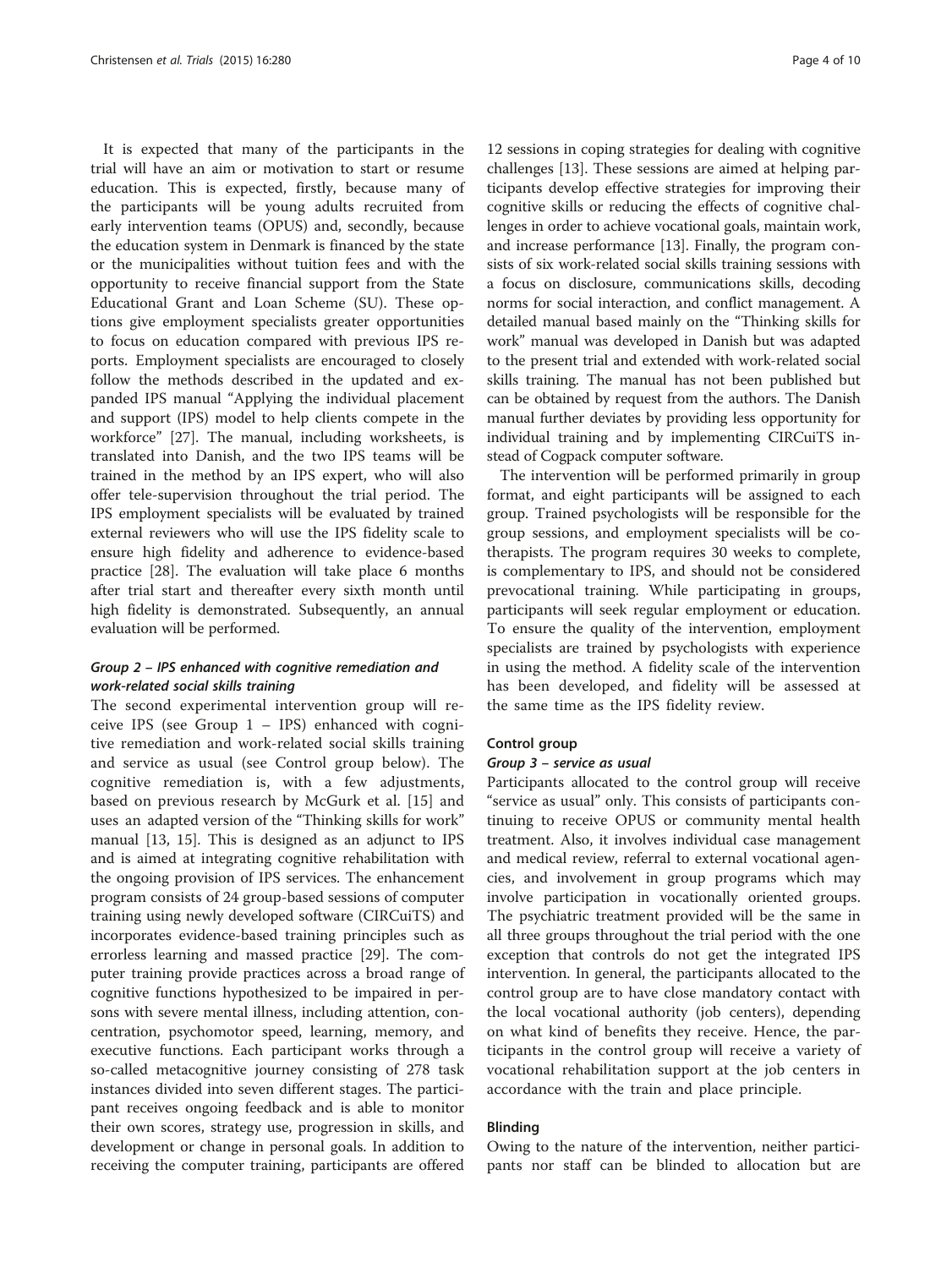instructed not to reveal details that may cause the research assistant to deduce which intervention the participants are receiving. The research assistants who perform the assessments at baseline and follow-up will be blind to allocation. If the blinding cannot be maintained, a research assistant from the other site will perform the follow-up interviews. Blinding will be maintained until the end of the trial. Statistical analyses will be conducted with intervention groups coded as, for example, X, Y, and Z. Conclusions will be drawn with the blinding intact. First, we will assume that X is experimental group 1, Y is experimental group 2, and Z is control group 3. Then we will draw five additional conclusions, assuming the remaining five combinations. After this, the blind will be broken.

## Outcome and assessments

The primary outcome is "hours in competitive employment or education" measured from baseline to 18-month follow-up. Employment and enrollment in education will be identified by using register data. Hours in competitive employment will be extracted from an extended version of the Danish Register for Evaluation of Marginalization (DREAM) database administered by the National Labor Market Authority [[30\]](#page-8-0). The DREAM database contains information on employment, sickness leave, and education eligible for state education grants, disability pension, social security, and sickness benefits. The register covers the entire population, and data can be linked to a range of different registers, including the Danish income register, making it possible to obtain the exact number of employment hours. Data on education will be extracted from education statistics hosted by Statistics Denmark (<http://www.statbank.dk>) and supplemented by data from interviews for more detailed information on part-time studies.

The primary outcome will be supported by several other secondary and explorative outcome measures. Secondary outcomes are work or education at some point

during the follow-up period (yes/no), days to first employment or beginning of education, cognitive impairment, functional level, self-esteem, and self-efficacy assessed at baseline and 18-month follow-up. Data on employment and education will similarly be extracted from registers. Furthermore, semi-structured interviews using the Personal and Social Performance (PSP) scale [[31](#page-8-0)] and the Brief Assessment of Cognition in Schizophrenia [[32\]](#page-8-0) will be used to assess cognitive impairment and functioning. Standardized validated survey instruments, including the Rosenberg self-esteem scale [[33\]](#page-8-0) and the General Self-Efficacy scale [\[34\]](#page-8-0), will be used to assess self-esteem and self-efficacy. All secondary outcomes and the assessment instruments used are outlined in Table 2.

To avoid the risk of multiplicity and type I errors, we will limit our secondary outcomes to outcomes with at least 80 % power. Other outcomes are considered "exploratory" when drawing conclusions. This means that we will consider any statistically significant result in any of these outcomes as exploratory or hypothesis-generating. This is because we have no sample size estimation for these outcomes, and thus the risk of an early false positive is increased; it is further increased because of the risk of multiplicity as a result of too many outcomes.

Exploratory outcomes cover the 30 and 60 months of register follow-up along with additional vocational measures that will provide a more nuanced picture of vocational status, including average monthly earnings and hours of work per week among those who obtain competitive employment. Furthermore, a range of non-vocational outcomes such as client satisfaction, health-related quality of life, empowerment, recovery, and substance abuse will be used to address other important factors hypothesized to influence the participants. Psychopathology will be measured to ensure no adverse effects of the intervention.

All exploratory and safety measures and the assessment instruments used are outlined in Tables [3](#page-5-0) and [4.](#page-5-0) Trained and certified research assistants will perform all assessments. Inter-rater reliability tests will be performed prior to the trial and at least quarterly

Table 2 Primary and secondary outcomes and data collection

| Outcomes           | Source of collection        | Assessment                                                                                         | Baseline | 18-month<br>follow-up |
|--------------------|-----------------------------|----------------------------------------------------------------------------------------------------|----------|-----------------------|
| Primary outcome    | Register-based/Interview    | Hours in competitive employment or education in follow-up period                                   |          | Χ                     |
| Secondary outcomes | Register-based              | Competitive employment or education at some point during follow-up<br>period                       |          | X                     |
|                    | Register-based              | Days to first employment or beginning of education                                                 |          | X                     |
|                    | Obtained through interview  | Cognitive function measured with the Brief Assessment of Cognition in<br>Schizophrenia [32] (BACS) | X.       | X                     |
|                    | Obtained through interview  | Function measured with Personal and Social Performance (PSP) Scale [31] X                          |          | X                     |
|                    | Self-reported questionnaire | Self-efficacy measured with General Self-Efficacy (GSE) scale [37]                                 | х.       | X                     |
|                    | Self-reported questionnaire | Self-esteem measured with the Rosenberg Self-Esteem scale [38]                                     | Χ        | X                     |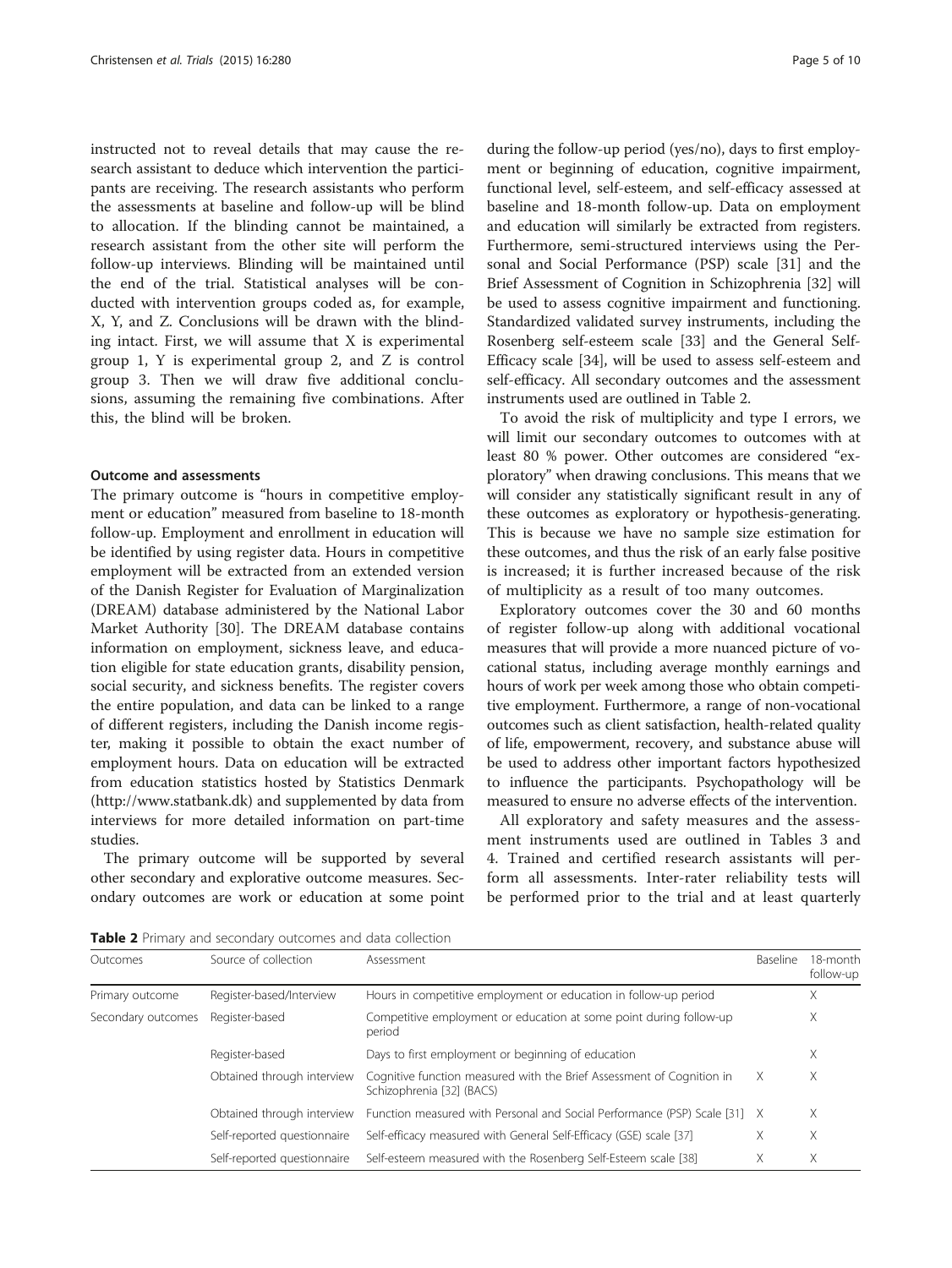| Outcomes | Source of<br>collection         | Assessment                                                                                          |          |          | Baseline 18-month 30 + 60-month<br>follow-up register follow-up |
|----------|---------------------------------|-----------------------------------------------------------------------------------------------------|----------|----------|-----------------------------------------------------------------|
| outcomes | Explorative Register-based      | Hours in competitive employment or education in follow-up period                                    |          |          | $\times$                                                        |
|          | Register-based                  | Competitive employment or education at some point during follow-up<br>period                        |          |          | Χ                                                               |
|          | Register-based                  | Days to first employment or beginning of education                                                  |          |          | Χ                                                               |
|          | Register-based                  | Days in employment or education                                                                     |          | $\times$ | $\times$                                                        |
|          | Register-based                  | Average monthly earnings                                                                            |          | Χ        | X                                                               |
|          | Register-based                  | Hours of work per week among those who obtain competitive employment                                |          | X        | X                                                               |
|          | Register-based                  | Long-term sick leave                                                                                |          | X        | $\times$                                                        |
|          | Register-based                  | Social benefits                                                                                     | X        | X        | Χ                                                               |
|          | interview                       | Obtained through Function measured with Global Assessment of Functioning (GAF) [39]                 | X        | X        |                                                                 |
|          | Obtained through<br>interview   | Health-related quality of life measured with 12-Item Short Form Health<br>Survey (SF-12) [40]       | $\times$ | $\times$ |                                                                 |
|          | Self-reported<br>questionnaire  | Recovery measured with Mental Health and Recovery Measure (MHRM) [41]                               |          | X        |                                                                 |
|          | Self-reported<br>questionnaire  | Empowerment measured with Empowerment Scale [42]                                                    | $\times$ | $\times$ |                                                                 |
|          | Self-reported<br>questionnaires | Satisfaction with treatment. Measured with Client Satisfaction Ouestionnaire<br>$(CSQ)$ [43]        |          | X        |                                                                 |
|          | Register-based                  | Use of mental health services                                                                       | X        | Χ        | Χ                                                               |
|          | Obtained through<br>interview   | Substance abuse measured with Alcohol Use Disorders Identification<br>Test (AUDIT) [44]             | Χ        | Χ        |                                                                 |
|          | Self-reported<br>questionnaire  | Health-related quality-of-life measured with EQ 5D(EuroQOL five dimensions X<br>questionnaire) [45] |          | $\times$ |                                                                 |

<span id="page-5-0"></span>Table 3 Explorative measures and data collection

throughout the assessment period on the following instruments: Scale for the Assessment of Negative Symptoms [[35\]](#page-8-0), Scale for the Assessment of Positive Symptoms [[35\]](#page-8-0), PSP scale [[31](#page-8-0)], and Hamilton Depression Scale (HAM-D6) [\[36](#page-8-0)]. The aim is to achieve an interclass correlation coefficient of more than 0.7. Consensus ratings will be performed on the remaining instruments.

#### Adherence to the interventional program

The employment specialists and the IPS team leaders will assess the use of IPS services, including content and number of contacts between employment specialist and participants. The cognitive specialists will register adherence to the cognitive remediation and social skill groups, including group session attendance and whether home work is completed. In the control group, all contact

Table 4 Safety measures and data collection

| measure            | Outcome Source of collection                                                    | Assessment                                                                                                                                                          |   | Baseline 18-month<br>follow-up | $30 + 60$ -month<br>register follow-up |
|--------------------|---------------------------------------------------------------------------------|---------------------------------------------------------------------------------------------------------------------------------------------------------------------|---|--------------------------------|----------------------------------------|
| Safety<br>measures | Obtained through<br>interview                                                   | Psychotic and negative symptoms measured with Scale for the Assessment X<br>of Positive Symptoms (SAPS) and Scale for the Assessment of Negative<br>Symptoms (SANS) |   | X                              |                                        |
|                    | Obtained through<br>interview                                                   | Depressive symptoms measured with Hamilton Depression Scale [36]<br>$(HAM-D6)$                                                                                      | Χ | X                              |                                        |
|                    | Obtained through<br>interview                                                   | Suicidal ideation and actions. Measured with European Parasuicide Study<br>Interview Schedule (EPSIS)                                                               | X | X                              |                                        |
|                    | Death cause register, Deaths (all causes)<br>Civil Registration<br>System (CPR) |                                                                                                                                                                     | X | X                              | X                                      |
|                    | Hospital records                                                                | Number and length of hospital admissions both somatic and psychiatric                                                                                               |   | X                              | X                                      |
|                    | Hospital records                                                                | Use of outpatient services                                                                                                                                          | X | X                              | Χ                                      |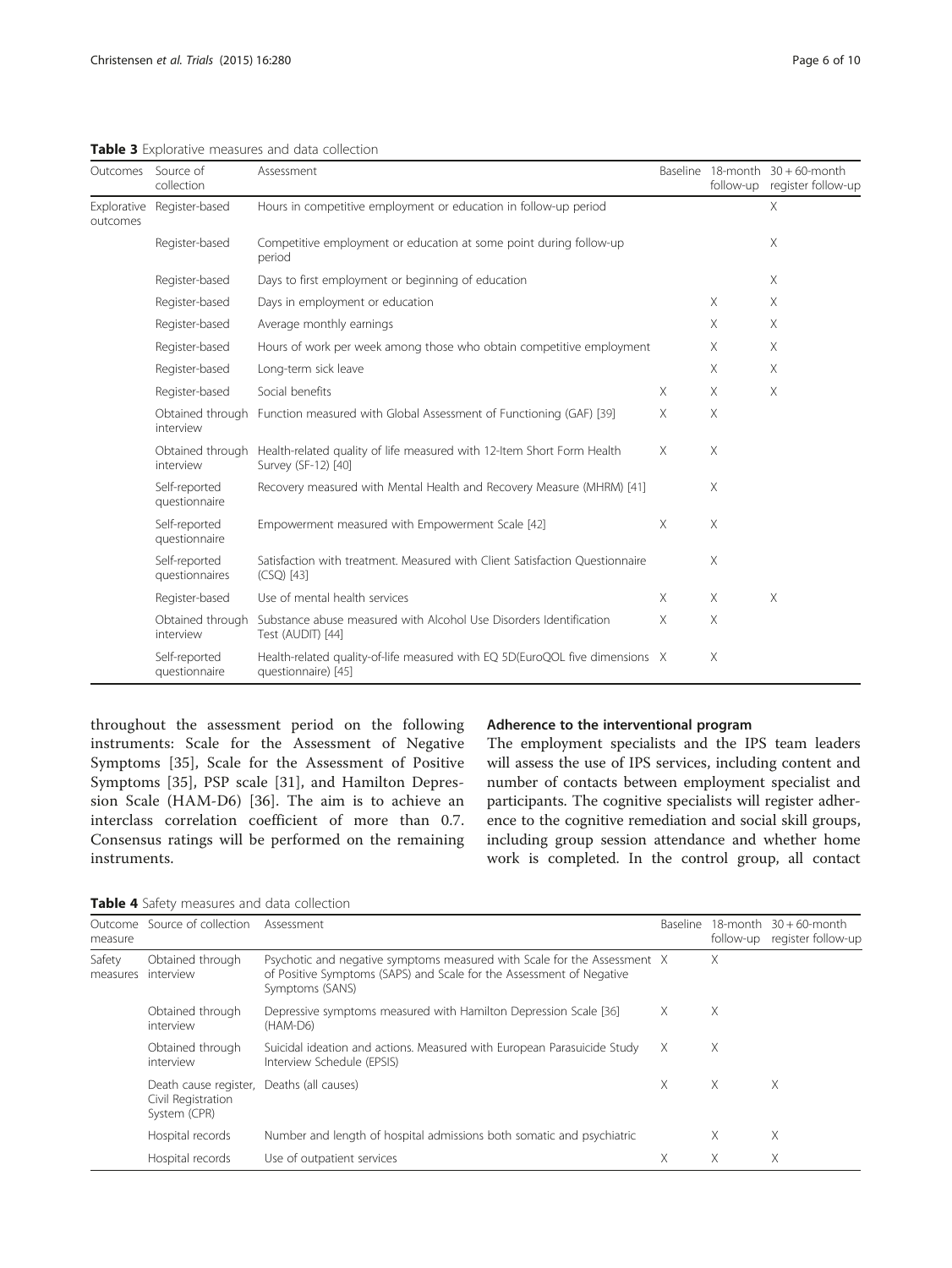between the participants and the social worker or vocational counselor will be assessed. It will also be possible to assess whether the controls are allocated to a vocational rehabilitation program of any kind and the duration and content of the rehabilitation. These data will be obtained from the DREAM register and from records in the job centers.

#### Sample size and power calculation

No previous IPS trials or similar studies have been conducted in Denmark that could contribute to an estimation of the expected average number of hours of work among participants in the IPS intervention. A European IPS multicenter trial found a difference between the IPS group and the control group (vocational services) of 150 h in competitive employment in an 18-month follow-up period, and standard deviation was 500 [\[19](#page-8-0)]. A difference of 150 h in competitive employment or education is considered clinically relevant. If the outcome within each intervention group is normally distributed with a standard deviation on 500 and with a true mean difference of 150 between the intervention and the control group, the present trial will need 250 participants in both intervention arms and additionally 250 control participants to be able to reject the null hypothesis that the population means of the experimental and control groups are equal with probability (power) of 80 %. The type I error probability associated with the null hypothesis is 1.25 %. A type I error of 1.25 % was chosen to give the possibility to make four comparisons: (1) IPS versus service as usual, (2) IPS versus IPS enhanced, (3) IPS enhanced versus service as usual, and (4) IPS + IPS enhanced versus service as usual. If we encounter difficulties in recruiting 250 participants

#### Table 5 Power calculation

to each group, we will exclude comparison (4) as a primary comparison. With three primary comparisons, we use a type I error of 1.67 % in the sample size calculation, accumulating a sample size of 236 patients in each group. Power calculations on calculations of the secondary outcome measures were carried out (Table 5) and indicate that a sample size of 250 patients per group would be adequate to detect relevant significant differences.

#### Data analysis plan

The main null hypothesis to be tested is that there is no difference between the three groups in hours in competitive employment or education in the 18-month follow-up period. All randomized participants will be analyzed, including those who stop receiving treatment, according to the intention-to-treat principle. All continuous outcome measures, including the primary outcome "hours in competitive employment or education", will be analyzed by using generalized linear models. In situations in which the continuous measure is non-normally distributed, a non-parametric model will be used. Multiple imputations will be used to impute a distribution of missing values. Furthermore, linear mixed models with repeated measurements and unstructured covariance matrixes will be used to assess the potential interaction between time and intervention. The dichotomous secondary outcome "work or education at some point during the followup period" will be analyzed by using logistic regression. The secondary outcome "time-to-employment or education" will be analyzed by using the Cox proportional hazards model. All models will be adjusted for the stratification variables.

| Outcome measure                                                            | $\delta$ expected<br>difference<br>in mean | σ expected α<br>standard<br>deviation |        | Power                             | Reference                                                                                                                                                              |
|----------------------------------------------------------------------------|--------------------------------------------|---------------------------------------|--------|-----------------------------------|------------------------------------------------------------------------------------------------------------------------------------------------------------------------|
| Days to first employment or beginning<br>of education                      | 68                                         | 45                                    | 0.0125 | $1.000$ ( <i>t</i> test)          | Bond et al. [8] (2008),                                                                                                                                                |
| Cognitive function                                                         | 0.3                                        | 0.7                                   |        | $0.0125$ 0.989 ( <i>t</i> test)   | McGurk et al. [13] (2005)                                                                                                                                              |
| The Brief Assessment of Cognition in<br>Schizophrenia [32]                 |                                            |                                       |        |                                   |                                                                                                                                                                        |
| Function measured with Personal and<br>Social Performance (PSP) scale [31] | 7                                          | 14                                    |        | $0.0125$ 0.999 (t test)           | Kawata et al. [31] (2008). Nasrallah et al. [46] (2008)<br>(No IPS studies use PSP scale. $\delta$ is estimated)                                                       |
| Self-efficacy measured with General<br>Self-Efficacy scale [37]            | 0.28                                       | 0.85                                  |        | $0.0125$ $0.880$ ( <i>t</i> test) | Tsang et al. [14] (2010)                                                                                                                                               |
| Self-esteem measured with the Rosenberg 0.3<br>Self-Esteem scale [38]      |                                            | 0.55                                  |        | $0.0125$ 0.992 ( <i>t</i> test)   | Mueser et al. [47] (2004), Howard et al. [18] (2010),<br>Drake et al. [48] (1999). None of the studies shows<br>difference in mean, $\sigma$ is between 0.55 and 0.68. |
| Competitive employment or education<br>during follow-up period             | 50 % vs. 34 % -                            |                                       | 0.0125 | 0.807 (chi-<br>squared test)      | Bond et al. [8] (2008)                                                                                                                                                 |
| Dichotomous yes/no                                                         |                                            |                                       |        |                                   |                                                                                                                                                                        |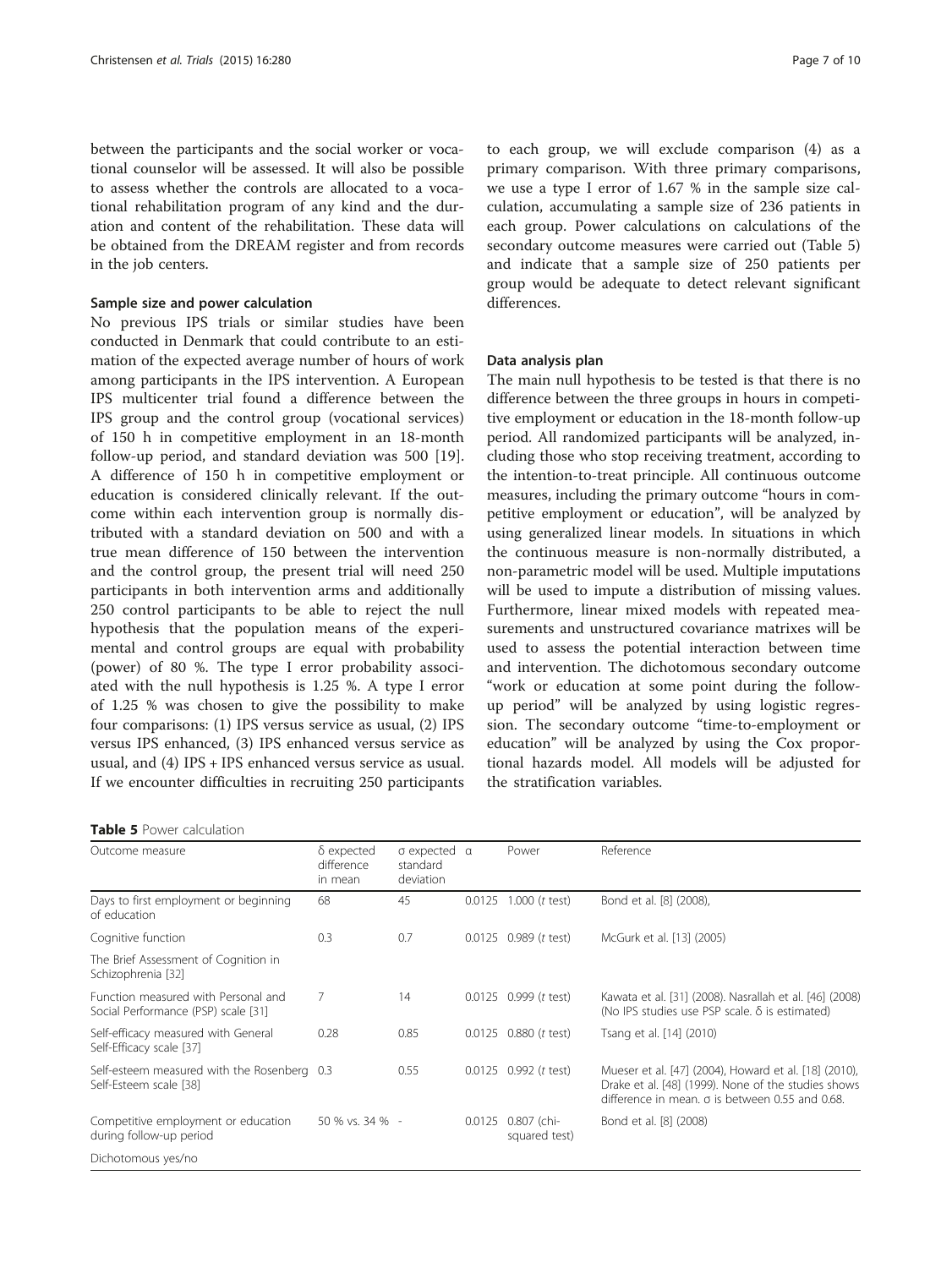#### Ethical considerations

Previous research does not indicate that IPS leads to an exacerbation of symptoms or has other negative clinical implications [[10\]](#page-8-0). Entering competitive employment may, for some participants, be perceived as stressful. This will be addressed by close contact with participants, case managers, and employers to ensure adaptation of special requirements or sick leave if necessary. All adverse events (e.g., hospitalization, increase in symptoms, decrease in functioning, and incidents of suicide) will be registered and reported. All safety measures can be seen in Table [4](#page-5-0).

Information about the trial is presented to all potential participants both verbally and in written form so they can make an informed decision about their participation before signing written consent. It will be clearly explained that participation is voluntary and that withdrawal can occur at any time without consequence for treatment possibilities. Decisions regarding participation will not influence clinical care in any way.

The trial protocol has been reviewed by the Ethics Committee in the Capital Region of Denmark (registration #H-3-2012FSP34), although they waived the need for ethical approval because it is not a biomedical trial. Furthermore, the trial has been reported to the Danish Data Protection Agency (registration #01768 RHP-2012- 011) and is registered at<http://www.clinicaltrials.gov> (#NCT01722344).

#### **Discussion**

This is the first trial investigating the effects of IPS in Denmark and will be one of the largest randomized trials investigating IPS to date. As a comparison, 14 trials included in a Cochrane review showed a median sample size per arm of 70 participants and a range of between 20 and 156 [[11\]](#page-8-0). Furthermore, this trial will be the first large-scale trial, with a long follow-up period, enhancing the IPS intervention with both cognitive remediation and social skills training. The design of the trial has several strengths. Firstly, a sample size calculation was made according to the primary outcome, hours in competitive employment or education. The power is estimated for all secondary outcome measures, showing that a sample size of 750 participants is sufficient to show a relevant effect size with a power above 80 %. Secondly, the risk of selection bias related to allocation sequence generation and concealment is limited, as the Copenhagen Trial Unit performs a central web-based randomization according to a computergenerated allocation sequence. Thirdly, assessors are blinded, and blinding will be used wherever possible to prevent bias. Data will be analyzed according to the intention-to-treat principle, which together with an intense follow-up of patients should limit the risk

of attrition bias. Finally, internal validity is addressed by implementing fidelity ratings. The fidelity ratings have high priority and will be conducted throughout the trial period to ensure that evidence-based practice is adhered to.

The trial also has some limitations. Firstly, there is a risk of performance bias because participants and practitioners are not blinded. It could be argued that both participants and practitioners conducting the experimental intervention would be more enthusiastic and keen to perform well because of the novelty of participating in a research project. To account for this, blinding is employed in all other aspects of the trial. Secondly, the control condition is heterogeneous. Participants will receive different vocational interventions, which will vary by individual and depend on factors such as type of social benefit the individual is receiving. Policy decisions could change the conditions in the job centers during the trial period and this could affect vocational rehabilitation, a fact that may limit the generalizability of the control condition. Thirdly, recruitment procedures may affect the external validity of the trial. The staff at the mental health centers is responsible for recruitment and may not successfully identify all eligible participants. Finally, there are initiatives in the Danish IPS model that exclude the possibility of highest IPS fidelity score. For example, the employment specialists will use a percentage of their time on the authority work in the job centers instead of manualized IPS.

If the results of this trial show IPS to be effective compared with the control group, these positive results will support the preliminary evidence that the method is generalizable to a variety of sociodemographic contexts. Furthermore, if IPS supplemented with cognitive remediation and work-related social skills training shows that the effects can be further improved, it will bring important knowledge for further research on and implementation of IPS.

# Trial status

The trial was initiated in October 2012. As of January 2015, 480 patients had been randomly assigned.

#### Abbreviations

CIRCuiTS: Computerised Interactive Remediation of Cognition - Training for Schizophrenia; DREAM: Danish Register for Evaluation of Marginalization; IPS: Individual Placement and Support; PSP: Personal and Social Performance (scale).

#### Competing interests

The authors declare that they have no competing interests.

#### Authors' contributions

TNC and LFE helped to conceive the trial and to write the first draft of the protocol. IGN, ES, and MN helped to conceive the trial. JL participated in the design of the trial and critical revision of the work. BRM was involved in the data collection and critical revision of the work. All authors read, improved, and approved the final manuscript.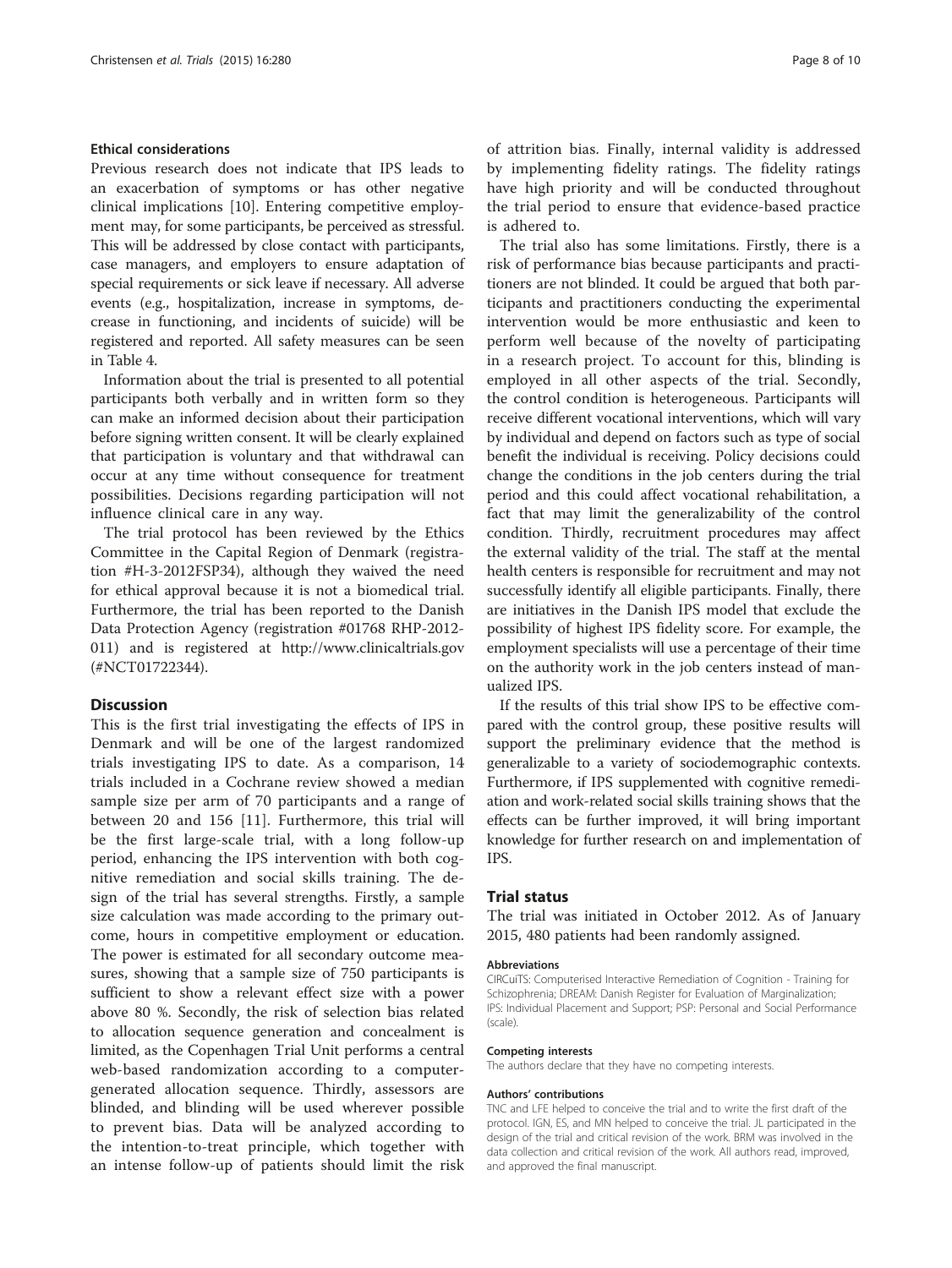#### <span id="page-8-0"></span>Acknowledgments

Funding for this trial was provided by the Danish National Labour Market Authority, the Danish foundation TrygFonden, the Obel Family Foundation, Mental Health Services of the Capital Region of Denmark, and Mental Health Services of the region of southern Denmark. The funding sources had no role in the design of this trial and will not have any role during its execution, analyses, interpretation of the data, or decision to submit results. The authors would like to thank Berit Kjeldsdatter Burmester, Christine Posselt, and Marie Lønberg Hansen for their help with the data collection. We thank Gary Bond and Susan McGurk for methodological advice and Harry Cunningham for training the IPS workers and conducting fidelity reviews. We thank Rie Poulsen, Tine Bjerregaard Kryger, Ann-Lis Gregersen, and Lisa Poulsen for their help with trial practicalities. We thank the IPS workers who are supervised by Bea Ebersbach and Lars Olaf Nielsen.

#### Author details

<sup>1</sup>Mental Health Center Copenhagen, Mental Health Services Capital region of Denmark, University of Copenhagen, Kildegårdsvej 28, Opg.15.4, DK-2900 Hellerup, Copenhagen, Denmark. <sup>2</sup>Department of Psychiatry, Odense University Hospital, Sdr. Boulevard 29, DK-5000 Odense C, Denmark. <sup>3</sup>Copenhagen Trial Unit, Centre for Clinical Intervention Research, Rigshospitalet, Department 7812 Copenhagen University Hospital, Blegdamsvej 9, DK-2100 Copenhagen Ø, Denmark.

#### Received: 13 February 2015 Accepted: 2 June 2015 Published online: 21 June 2015

#### References

- 1. Drake RE, Bond GR, Becker DR. Individual placement and support: an evidence-based approach to supported employment. 1st ed. New York: Oxford University Press; 2012.
- 2. Bond GR, Drake RE. Making the case for IPS supported employment. Adm Policy Ment Health. 2014;41:69–73.
- 3. Bond G. Suported employment: evidence for an evidence-based practice. Psychiatr Rehabil J. 2004;27:345–59.
- 4. Marwaha S, Johnson S, Bebbington P, Stafford M, Angermeyer MC, Brugha T, et al. Rates and correlates of employment in people with schizophrenia in the UK, France and Germany. Br J Psychiatry. 2007;191:30–7.
- 5. Harnois G, Gabriel P. Mental health and work: impact, issues and good practices. Geneva, Switzerland: World Health Organization; 2000.
- 6. Crowther RE, Marshall M, Bond GR, Huxley P. Helping people with severe mental illness to obtain work: systematic review. BMJ. 2001;322:204–8.
- 7. Bond GR, Drake RE, Becker DR. Generalizability of the Individual Placement and Support (IPS) model of supported employment outside the US. World Psychiatry. 2012;11:32–9.
- 8. Bond GR, Drake RE, Becker DR. An update on randomized controlled trials of evidence-based supported employment. Psychiatr Rehabil J. 2008;31:280–90.
- 9. Campbell K, Bond GR, Drake RE. Who benefits from supported employment: a meta-analytic study. Schizophr Bull. 2011;37:370–80.
- 10. Dixon LB, Dickerson F, Bellack AS, Bennett M, Dickinson D, Goldberg RW, et al. The 2009 schizophrenia PORT psychosocial treatment
- recommendations and summary statements. Schizophr Bull. 2010;36:48–70. 11. Kinoshita Y, Furukawa TA, Kinoshita K, Honyashiki M, Omori IM, Marshall M, et al. Supported employment for adults with severe mental illness.
- Cochrane Database Syst Rev. 2013;9, CD008297. 12. McGurk SR, Meltzer HY. The role of cognition in vocational functioning in
- schizophrenia. Schizophr Res. 2000;45:175–84.
- 13. McGurk SR, Mueser KT, Pascaris A. Cognitive training and supported employment for persons with severe mental illness: one-year results from a randomized controlled trial. Schizophr Bull. 2005;31:898–909.
- 14. Tsang HW, Leung AY, Chung RC, Bell M, Cheung WM. Review on vocational predictors: a systematic review of predictors of vocational outcomes among individuals with schizophrenia: an update since 1998. Aust N Z J Psychiatry. 2010;44:495–504.
- 15. McGurk SR, Mueser KT, Feldman K, Wolfe R, Pascaris A. Cognitive training for supported employment: 2–3 year outcomes of a randomized controlled trial. Am J Psychiatry. 2007;164:437–41.
- 16. Tsang HW, Chan A, Wong A, Liberman RP. Vocational outcomes of an integrated supported employment program for individuals with persistent and severe mental illness. J Behav Ther Exp Psychiatry. 2009;40:292–305.
- 17. Tsang HW, Fung KM, Leung AY, Li SM, Cheung WM. Three year follow-up study of an integrated supported employment for individuals with severe mental illness. Aust N Z J Psychiatry. 2010;44:49–58.
- 18. Howard LM, Heslin M, Leese M, McCrone P, Rice C, Jarrett M, et al. Supported employment: randomised controlled trial. Br J Psychiatry. 2010;196:404–11.
- 19. Burns T, Catty J, Becker T, Drake RE, Fioritti A, Knapp M, et al. The effectiveness of supported employment for people with severe mental illness: a randomised controlled trial. Lancet. 2007;370:1146–52.
- 20. Boutron I, Moher D, Altman D. Extending the CONSORT statement to randomized trials of nonpharmacologic treatment: explanation and elaboration. Ann Intern Med. 2008;148:295–309.
- 21. Chan A, Tetzlaff JM, Gøtzsche PC, Altman DG, Mann H, Berlin JA, et al. SPIRIT 2013 explanation and elaboration: quidance for protocols of clinical trials. BMJ. 2013;346, e7586.
- 22. Wing JK, Babor T, Brugha T, Burke J, Cooper JE, Giel R, et al. SCAN: Schedules for Clinical Assessment in Neuropsychiatry. Arch Gen Psychiatry. 1990;47:589–93.
- 23. Copenhagen Trial Unit Center for clinical intervention research, 2015. [http://www.ctu.dk/.](http://www.ctu.dk/)
- 24. Wewiorski NJ, Fabian ES. Association between demographic and diagnostic factors and employment outcomes for people with psychiatric disabilities: a synthesis of recent research. Ment Health Serv Res. 2004;6:9–21.
- 25. Drake RE, McHugo GJ, Becker DR, Anthony W, Clark RE. The New Hampshire study of supported employment for people with severe mental illness. J Consult Clin Psychol. 1996;64:391–9.
- 26. The National Labour Market Authority in Denmark. The match model [Match model, Arbejdsmarkedsstyrelsen]. Copenhagen, Denmark: The National Labour Market Authority; 2015. [https://www.retsinformation.dk/](https://www.retsinformation.dk/Forms/R0710.aspx?id=139870) [Forms/R0710.aspx?id=139870](https://www.retsinformation.dk/Forms/R0710.aspx?id=139870).
- 27. Swanson SJ, Becker DR. Supported employment applying the Individual Placement and Support (IPS) model to help clients compete in the workforce. 1st ed. Center City, MN: Hazelden Publishing; 2011. p. 248.
- 28. Bond GR, Peterson AE, Becker DR, Drake RE. Validation of the Revised Individual Placement and Support Fidelity Scale (IPS-25). Psychiatr Serv. 2012;63:758–63.
- 29. Wykes T. A pilot study of a new computerised cognitive remediation programme. Vasa. 2008;2:279.
- 30. The National Labour Market Authority in Denmark. The DREAM database, Statistics Denmark [DREAM databasen, Danmarks Statistik]. Copenhagen, Denmark: The National Labour Market Authority; 2015. [http://www.dst.dk/](http://www.dst.dk/da/TilSalg/Forskningsservice/Data/Andre_Styrelser.aspx) [da/TilSalg/Forskningsservice/Data/Andre\\_Styrelser.aspx.](http://www.dst.dk/da/TilSalg/Forskningsservice/Data/Andre_Styrelser.aspx)
- 31. Kawata AK, Revicki DA. Psychometric properties of the Personal and Social Performance scale (PSP) among individuals with schizophrenia living in the community. Qual Life Res. 2008;17:1247–56.
- 32. Keefe RS, Poe M, Walker TM, Harvey PD. The relationship of the Brief Assessment of Cognition in Schizophrenia (BACS) to functional capacity and real-world functional outcome. J Clin Exp Neuropsychol. 2006;28:260–9.
- 33. Gray-Little B, Williams VS, Hancock TD. An item response theory analysis of the Rosenberg Self-Esteem Scale. Pers Soc Psychol Bull. 1997;23:443–51.
- 34. Scholz U, Gutiérrez Doña B, Sud S, Schwarzer R. Is General Self-Efficacy a universal construct? Eur J Psychol Assess. 2002;18:242–51.
- 35. Andreasen NC, Grove WM. Evaluation of positive and negative symptoms in schizophrenia. Psychiatrie & Psychobiologie. 1986;1:108–21.
- 36. Lecrubier Y, Bech P. The Ham D(6) is more homogenous and as sensitive as the Ham D(17). Eur Psychiatry. 2007;22:252–5.
- 37. Luszczynska A, Scholz U. The general self-efficacy scale: multicultural validation studies. J Psychol. 2005;2012:37–41.
- 38. Stryker S, Rosenberg M. Conceiving the self. Contemp Sociol. 1980;383.
- 39. Pedersen G, Hagtvet KA, Karterud S. Generalizability studies of the Global Assessment of Functioning-Split version. Compr Psychiatry. 2007;48:88–94.
- 40. Ware J, Kosinski M, Keller S. A 12-Item Short-Form Health Survey: construction of scales and preliminary tests of reliability and validity. Med Care. 1996;34:1–9.
- 41. Bullock W. The Mental Health Recovery Measure (MHRM): updated normative data and psychometric properties. 2009.
- 42. Rogers ES, Chamberlin J, Ellison ML, Crean T. A consumer-constructed scale to measure empowerment among users of mental health services. Psychiatr Serv. 1997;48:1042–7.
- 43. Attkisson C. The client satisfaction questionnaire: psychometric properties and correlations with service utilization and psychotherapy outcome. Eval Program Plann. 1982;5:233–7.